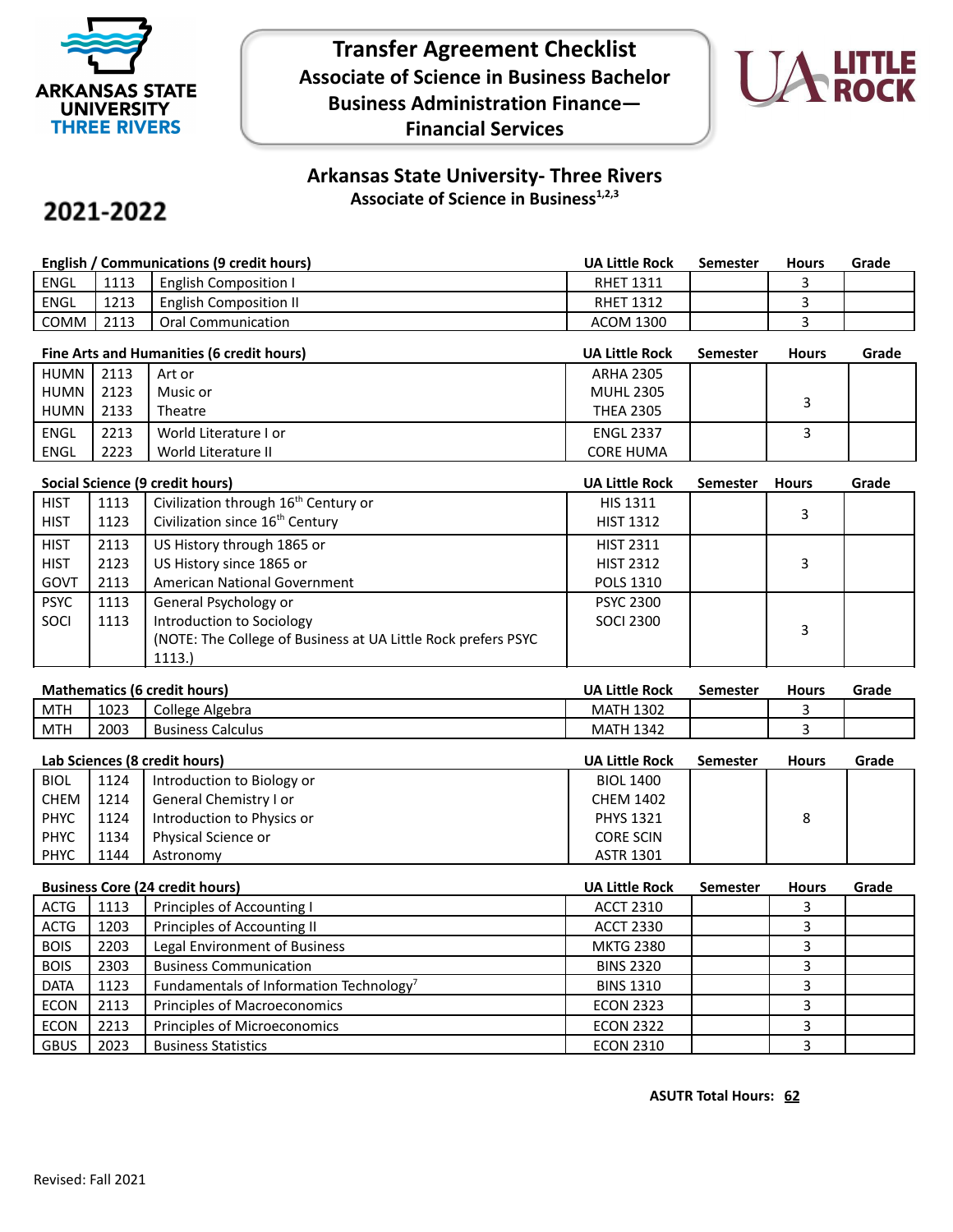

**Transfer Agreement Checklist Associate of Science in Business Bachelor Business Administration Finance—Financial Services**



## **University of Arkansas at Little Rock**

## 2021-2022 **Bachelor of Business Administration Management – Innovation & Entrepreneurship<sup>4</sup>**

|             | <b>Professional Business Courses (28 credit hours)</b> |                                            |  | <b>Hours</b> | Grade |
|-------------|--------------------------------------------------------|--------------------------------------------|--|--------------|-------|
| <b>BSAD</b> | 2010/4010                                              | Career Catalyst <sup>6</sup>               |  |              |       |
| <b>BSAD</b> | 3100                                                   | <b>Business Professionalism</b>            |  |              |       |
| <b>BINS</b> | 3305                                                   | Information Systems for Decision Making    |  | 3            |       |
| <b>BINS</b> | 3352                                                   | Data Analysis and Visualization            |  | 3            |       |
| <b>BINS</b> | 3380                                                   | <b>Business Communication</b>              |  | 3            |       |
| <b>ECON</b> | 3355                                                   | <b>Quantitative Business Analysis</b>      |  | 3            |       |
| <b>FINC</b> | 3310                                                   | <b>Business Finance</b>                    |  | 3            |       |
| <b>MGMT</b> | 3300                                                   | Principles of Management                   |  | 3            |       |
| <b>MGMT</b> | 3304                                                   | <b>Operations Management</b>               |  | 3            |       |
| <b>MGMT</b> | 4380                                                   | <b>Business Strategy (Capstone Course)</b> |  | 3            |       |
| MKTG        | 3350                                                   | Principles of Marketing                    |  | 3            |       |

|             |      | <b>Finance Major Requirements (12 credit hours)</b> | Semester | <b>Hours</b> | Grade |
|-------------|------|-----------------------------------------------------|----------|--------------|-------|
| FINC        | 3330 | Principles of Insurance                             |          |              |       |
| FINC        | 3340 | <b>Financial Markets and Institutions</b>           |          |              |       |
| <b>FINC</b> | 3350 | Investment Analysis                                 |          |              |       |
| <b>FINC</b> | 4360 | Risk Management                                     |          |              |       |

| Electives (12 credit hours) |      |                                           | <b>Semester</b> | <b>Hours</b> | Grade |
|-----------------------------|------|-------------------------------------------|-----------------|--------------|-------|
|                             |      | 4 courses from the following list:        |                 |              |       |
| <b>ACCT</b>                 | 3321 | <b>Federal Taxation I</b>                 |                 |              |       |
| <b>FINC</b>                 | 4320 | <b>Bank Financial Management</b>          |                 |              |       |
| <b>FINC</b>                 | 4341 | <b>Commercial Property and Liability</b>  |                 |              |       |
| <b>FINC</b>                 | 4362 | Derivatives                               |                 |              |       |
| <b>FINC</b>                 | 4363 | <b>Financing Entrepreneurial Ventures</b> |                 | 12           |       |
| <b>FINC</b>                 | 4364 | <b>Employee Benefits</b>                  |                 |              |       |
| <b>FINC</b>                 | 4371 | Real Estate Finance and Investment        |                 |              |       |
| <b>FINC</b>                 | 4380 | Portfolio Management                      |                 |              |       |
| <b>FINC</b>                 | 4383 | <b>Applied Equity Analysis</b>            |                 |              |       |
| <b>FINC</b>                 | 4396 | Cooperative Education 1                   |                 |              |       |
| <b>FINC</b>                 | 4399 | Independent Study                         |                 |              |       |

| <b>Unrestricted General Electives</b> |                                                                                                                                                                                   |  | <b>Hours</b> | Grade |
|---------------------------------------|-----------------------------------------------------------------------------------------------------------------------------------------------------------------------------------|--|--------------|-------|
|                                       | Remaining hours, if any to reach 120 minimum hours (at least 45 hours must be<br>upper-level, and 12 hours of that upper-level coursework must be outside of<br>the major program |  |              |       |

**UA Little Rock Total Hours: 58**

Total Hours: 120<sup>5</sup>

<sup>1</sup> See your advisor at Arkansas State University Three Rivers for degree and graduation information.

<sup>2</sup> UA Little Rock transfer course designations are either guaranteed by ACTS (acts.adhe.edu) or have been approved as a substitution by UA Little Rock. Unless otherwise noted, courses for which no UA Little Rock equivalent course is listed would transfer in as elective credit.